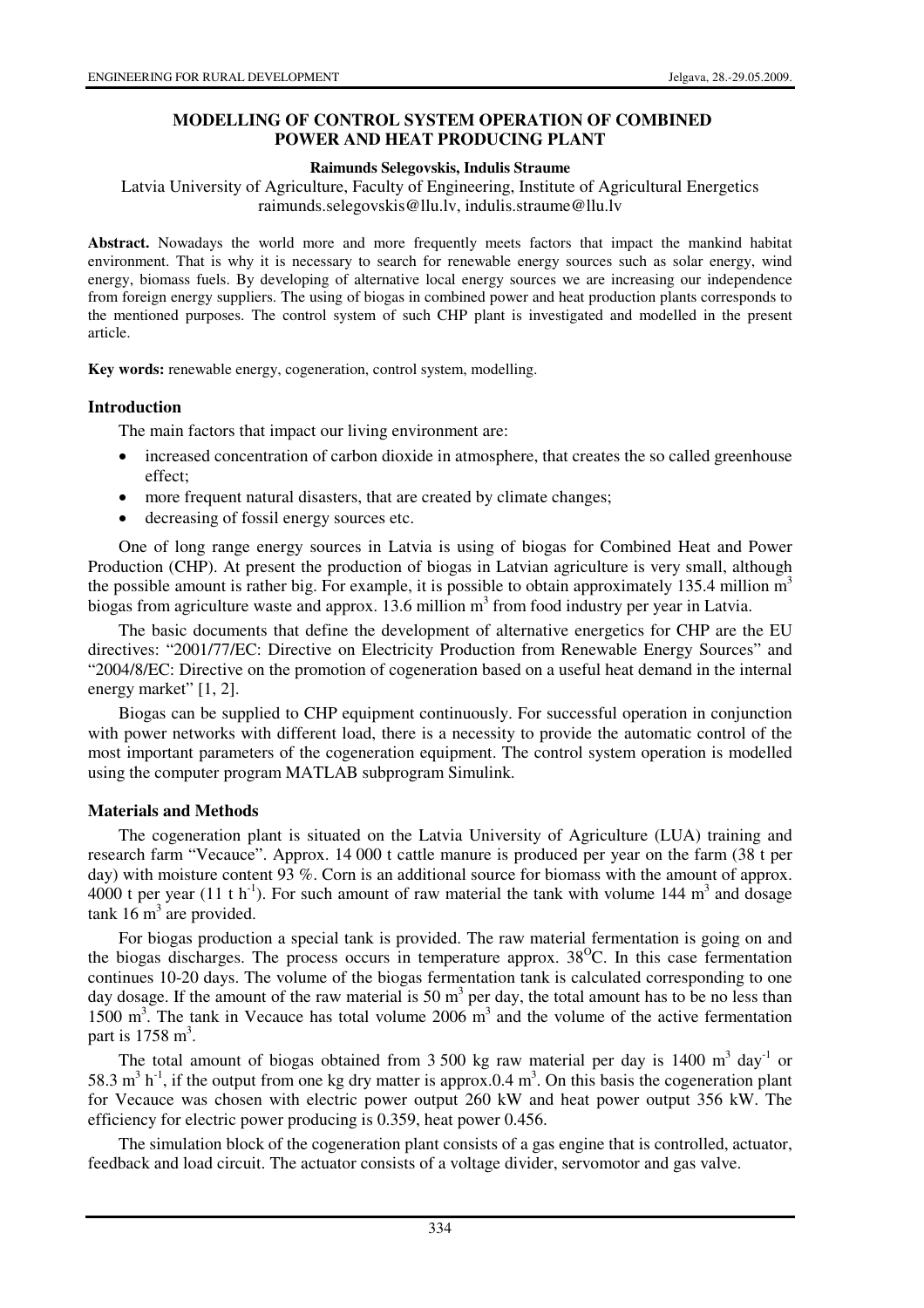The main feedback operation is based on the deviation principle. It consists of speed transmitter and voltage divider. The rotation frequency of the gas engine is measured by the speed voltage generator that produces voltage depending on frequency. The produced voltage is compared with the given voltage. The difference of voltages ∆*U* is delivered to the controller that controls the voltage regulator. The signal from the regulator output is delivered to the servomotor that turns the gas valve for a certain angle depending on the difference. The servomotor is supplemented with stabilizing feedback.



Fig. 1. **Block diagram of cogeneration plant automatic control system** 

The load circuit consists of a load generator and synchronous generator. At a certain time moment the load generator creates the existing load. Then it is compared with rated power *Pnom*. Deviation impacts the torque of the synchronous generator therefore the rotation frequency of the gas engine changes, too.

Successful operation of the cogeneration plant depends on the choice of the controller type. For this it is necessary to investigate the response of open loop system to step impact. To consider open loop system component inertia, the actuator and the speed voltage generator are included in the model. For investigation of transport delay  $\tau$  and time constant *T* of the rotation speed  $\omega$  system the 10 V input voltage has been chosen [3].



Fig. 2. **Block diagram for determination of the controller type and tuning parameters**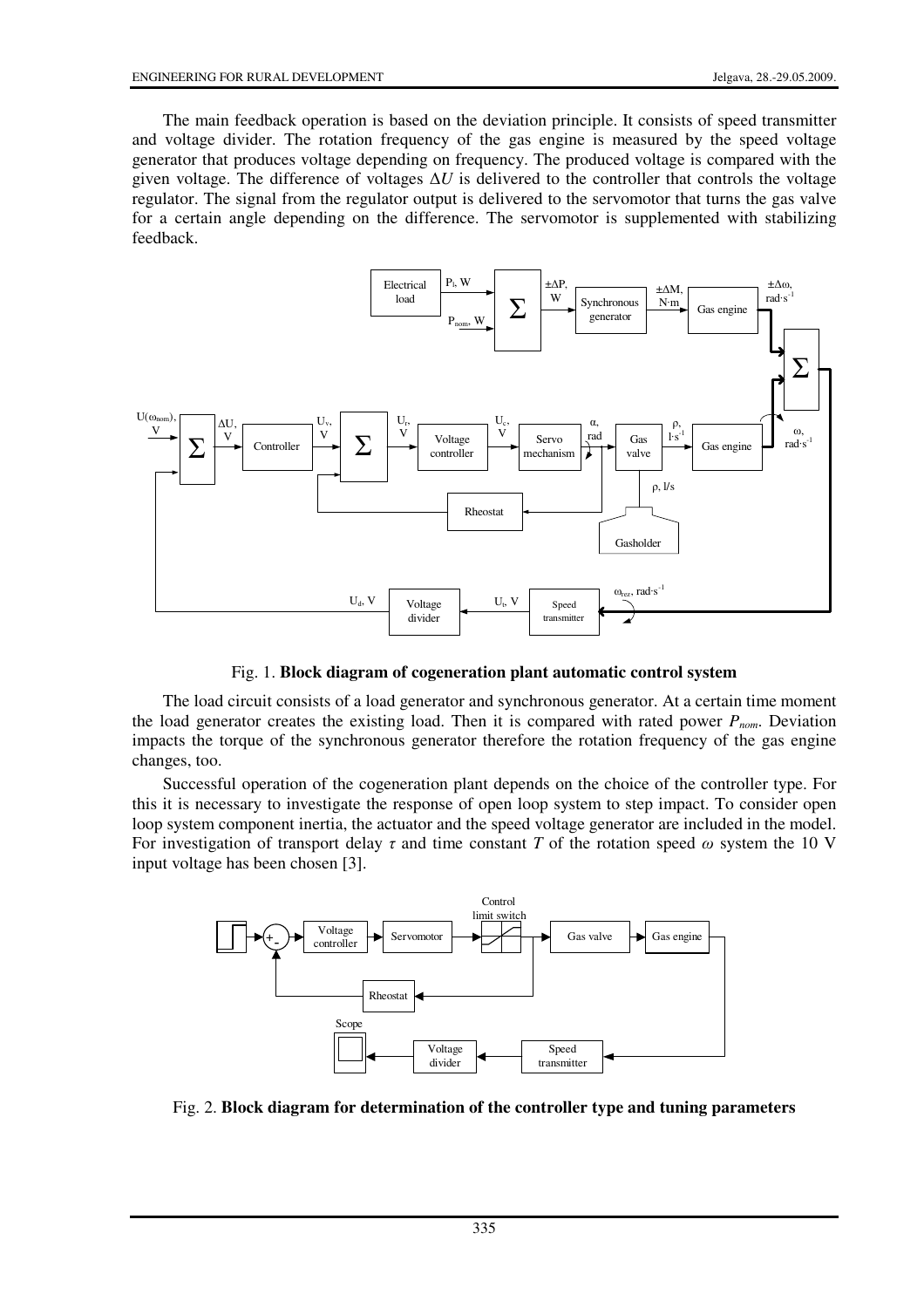#### Table 1

| <b>Component</b>   | <b>Transfer function</b>                                                    |
|--------------------|-----------------------------------------------------------------------------|
| Voltage controller | $k_V = U_c/U_{vad} = 36/10 = 3.6$                                           |
| Servomotor         | $W_s = k_s/(T_s s^2 + s) = 0.2/(0.1^2 + 1)$                                 |
| Gas valve          | $k_{g} = q_{max}/\alpha_{max} = 20/2 = 10 \ (1 \ s^{-1}) \ \text{rad}^{-1}$ |
| Gas engine         | $W_e = k_e/(T_e s+1) = 26/(1.5s+1)$                                         |
| Rheostat           | $k_r = U_r/a = 0.6/2 = 0.3 \text{ V} \cdot \text{rad}^{-1}$                 |
| Speed transmitter  | $W_t = k_t/(T_t s+1) = 0.23/(0.05s+1)$                                      |
| Voltage divider    | $k_d = U_d/U_t = 10/36 = 0.28$                                              |

**Transfer functions of components** 

where  $s -$ Laplace variable;

*k* – coefficients of transmission;

*Ureg.* – voltage controller exit voltage, V;

 $U_{\nu ad}$  – control signal, V;

*W* – transfer functions;

*T* – constant of time, s;

 $q_{max}$  – gas feeding maximum volume,  $1 \cdot s^{-1}$ ;

 $\alpha_{max}$  – gas valve maximum turning angle, rad;

 $U_d$  – voltage divider exit voltage, V;

 $U_t$  – voltage of the speed voltage generator, V.

#### **Results**

The curve that characterizes transient processes was obtained by simulation. The transport delay of the open loop system was  $\tau = 0.67$  s and time constant  $T = 2.86$  s. Applying the Lerner diagram it was established, that the most suitable control device is PID controller.

PID controller (Fig. 3) consists of proportional circuit  $R_1$ ,  $R_2$ , time constant of differential circuit is  $T_d = C_d R_1$ , time constant of integral circuit is  $T_i = C_1 R_2$ . The integral circuit eliminates the static error of the system. On the grounds of the Ziegler -Nichols criteria the PID controller parameters were defined.

 Overshoot of the controlled rotation speed parameters will be lower than 20 % of the rotational value [4]. For the exponential transfer process the parameters of PID controller should be adjusted according to such algorithm:

$$
k_p = \frac{1,2}{k_{obj}\tau/T}
$$
  
\n
$$
T_i = 2\tau \quad T_d = 0.4\tau
$$
\n(1)

where  $k_p = R_2/R_1$  – transfer coefficient of proportional component;

 $T_i = C_1 R_2$  – time constant of integral circuit;

 $T_d = C_d R_1$  – time constant of differential circuit;

 $\tau$  – transport delay, s; *T* – time constant, s.



Fig. 3. **Electrical diagram of PID controller**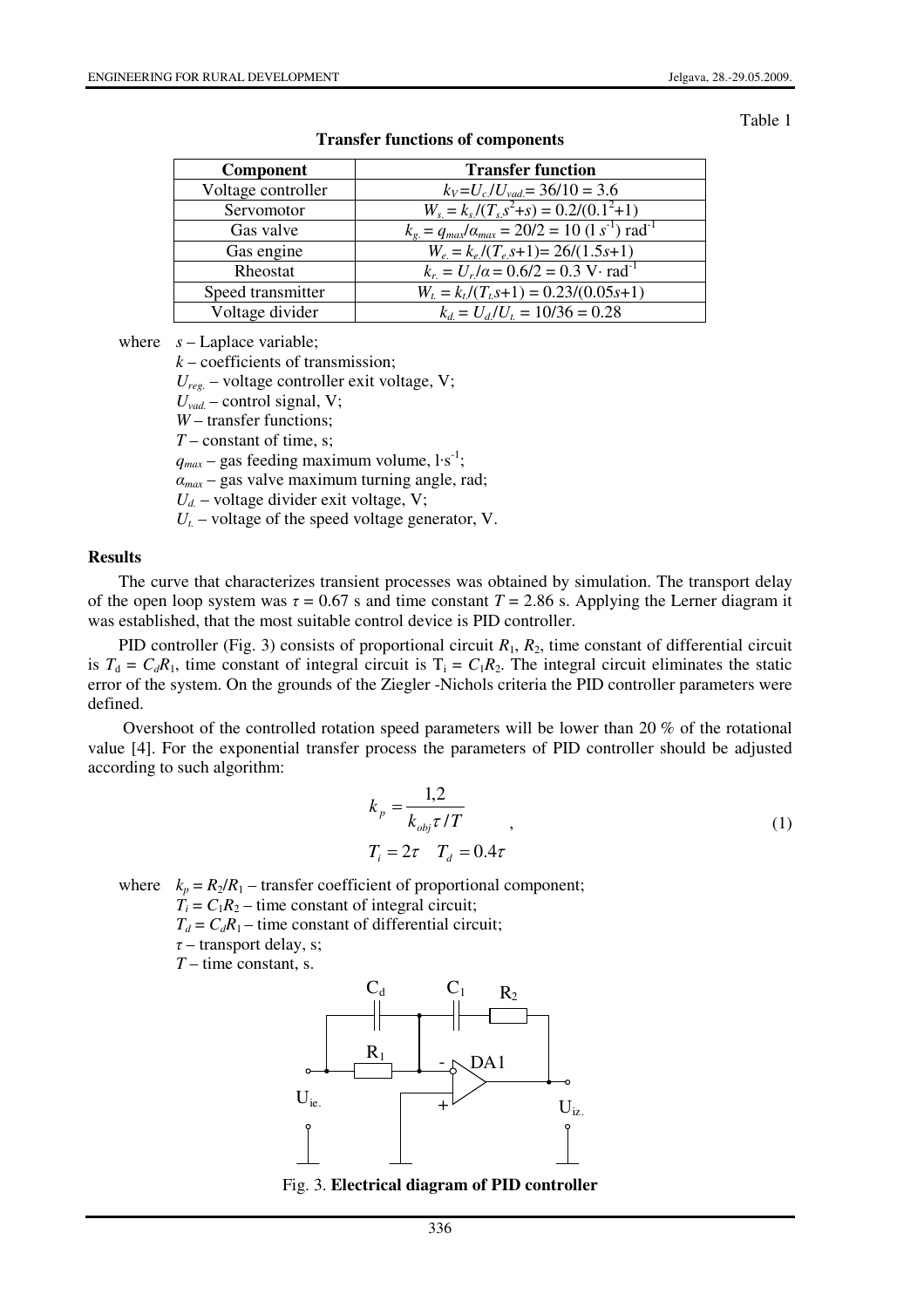To determine the transfer coefficient of PID controller, it is necessary to calculate the transfer coefficient of the unit *k*.

The transfer functions of the actuator:

$$
W_a(s) = \frac{W_V(s)}{1 + W_V(s) \cdot W_{r.}(s)} = \frac{1}{1/W_V(s) + W_{r.}(s)} = \frac{3.6}{0.1s^2 + s + 0.9}.
$$
 (2)

where  $W_a$  – transfer function of actuator;

 $W_V$  – transfer function of voltage controller;

*Wr.* – transfer function of rheostat.

The transfer coefficient of the open loop system:

$$
k = k_a \cdot k_g \cdot k_e \cdot k_t \cdot k_d = 3.6 \cdot 10 \cdot 26 \cdot 0.23 \cdot 0.28 = 60.28,
$$
\n(3)

where  $k_a$  – transfer coefficient of actuator;

 $k<sub>g</sub>$  – transfer coefficient of gas valve;

*ke.* – transfer coefficient of gas engine;

 $k_t$  – transfer coefficient of speed transmitter;

 $k_d$  – transfer coefficient of voltage divider.

The tuning parameters of PID controller. The transfer coefficient of proportional circuit:

$$
k_p = \frac{1.2}{k_{obj} \tau / T} = \frac{1.2}{60.28 \cdot 0.67 / 2.86} = 0.085
$$

Time constant of integral circuit *T<sup>i</sup>* :

$$
T_i = 2\tau = 2 \cdot 0.67 = 1.34s
$$

Time constants of differential circuit  $T_d$  and time constant of filter  $T_f$ :

$$
T_d = 0.4\tau = 0.4 \cdot 0.67 = 0.27s
$$
  

$$
T_f = 0.05...0.2T_d \implies T_f = 0.1 \cdot 0.27 = 0.03s
$$

Applying the obtained calculation results in the model and making corrections of them, the curves in Figure 4 were obtained.



Fig. 4. **Transient curves of cogeneration plant:**  $P$  – electric load,  $\omega$  – rotation frequency, *q* – consumption of biogas